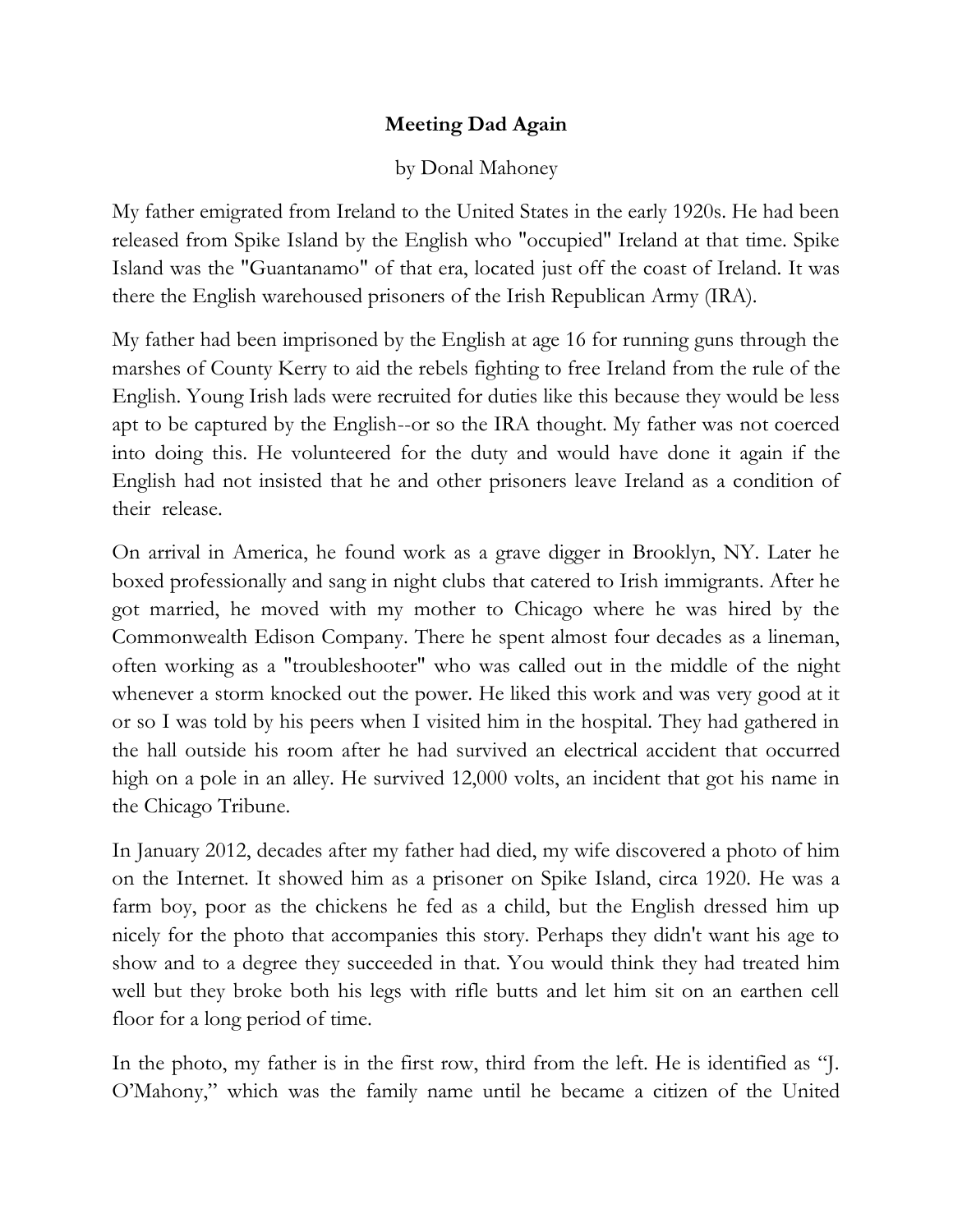States. On that occasion, the judge suggested he change his name to "Mahoney," which was "more common" in the United States. My father agreed to the change but it was a decision he would rue for the remainder of his life. More than once he told me, "I should never have done it but I was a greenhorn, what did I know?"

My poem, "Meeting Dad Again," was written many years later after my father and I reunited in Chicago briefly after he had been out of my life for awhile. His two years on Spike Island as an adolescent had taken a toll. He suffered from post-traumatic stress syndrome (PTSD) before that ailment had been identified and named. Despite this problem, however, he was a sober Irishman who labored hard in Chicago for decades to save money to put me through college. His goal was to make certain I would never have to "work with my hands." He didn't have to worry. I can operate a hammer but have no manual skills beyond that.

My poem records our reunion when my father, back in town unexpectedly, phoned me at work and, to my surprise, asked that I meet him for lunch. He suggested a cafeteria that was then a Chicago landmark. No fancy restaurants for him, even though in retirement he could afford a touch of the posh. I can't remember for certain but I doubt that he let me pay the check. He knew that I had bills as the father of five stair-step children.

The lunch went well. Conversation was light. I did not ask him where he had been or what he had been doing and he asked only pleasant questions about me and my children. He showed no mood swings to indicate that he had once been a guest of the English, a confinement that affected him far more, I believe, than absorbing 12,000 volts. The voltage crippled his hand and gnarled his arm but the English crippled and gnarled his nervous system. On this day, however, he was in fine fettle, as he liked to say. This time he was more interested in seeing me than my report card.

## **Meeting Dad Again**

Thirty years later, Dad came back and we met for Ham and Yams at Toffenetti's. Pouring his tea, he told me he had